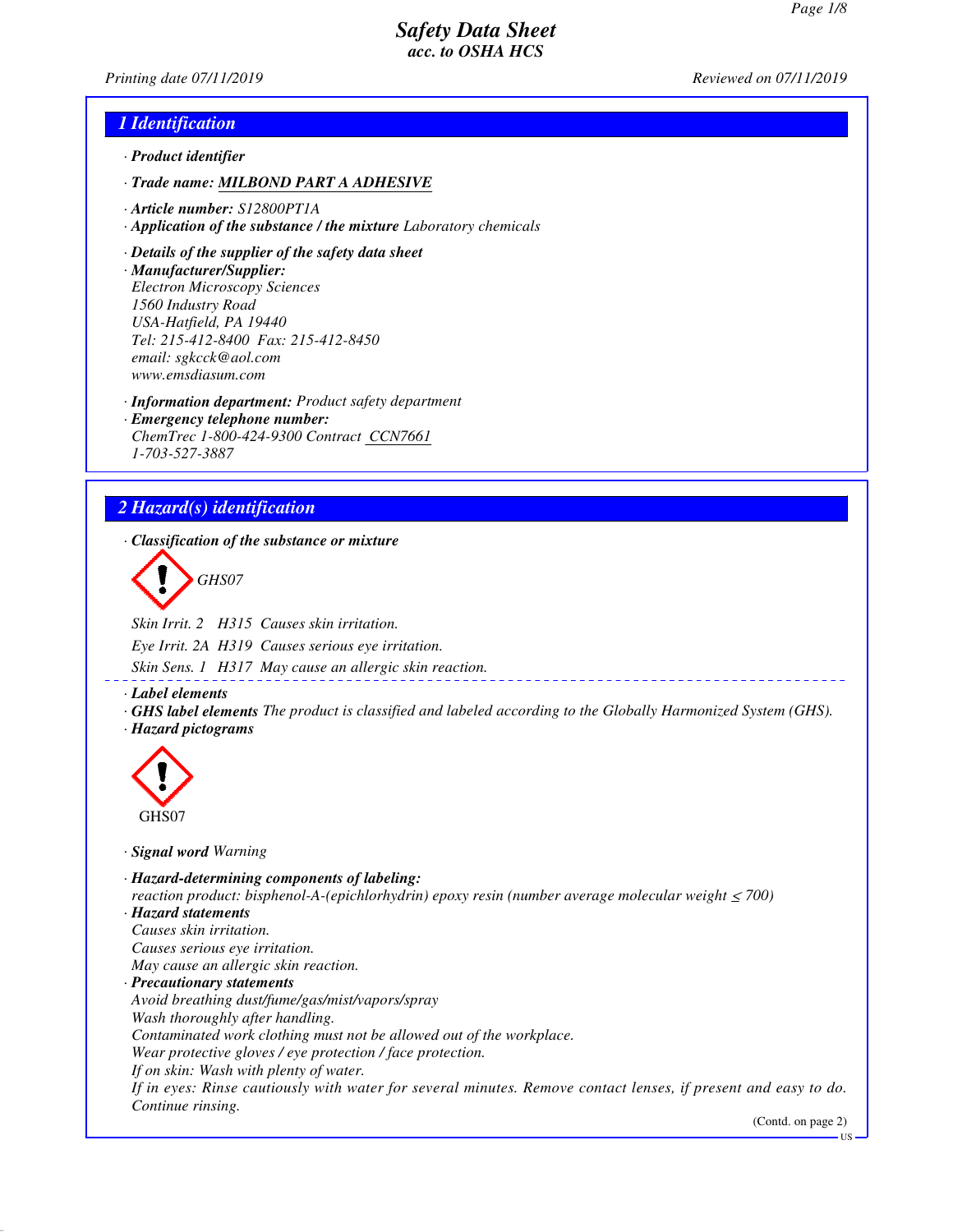*Printing date 07/11/2019 Reviewed on 07/11/2019*

### *Trade name: MILBOND PART A ADHESIVE*

|                                                                                                     | (Contd. of page 1) |
|-----------------------------------------------------------------------------------------------------|--------------------|
| Take off contaminated clothing and wash it before reuse.                                            |                    |
| If skin irritation or rash occurs: Get medical advice/attention.                                    |                    |
| Specific treatment (see on this label).                                                             |                    |
| If eye irritation persists: Get medical advice/attention.                                           |                    |
| Wash contaminated clothing before reuse.                                                            |                    |
| Dispose of contents/container in accordance with local/regional/national/international regulations. |                    |
| $\cdot$ Classification system:                                                                      |                    |
| $\cdot$ NFPA ratings (scale 0 - 4)                                                                  |                    |
| $Health = 2$                                                                                        |                    |
| Fire = 1<br>Reactivity = 0                                                                          |                    |
|                                                                                                     |                    |
| $\cdot$ HMIS-ratings (scale 0 - 4)                                                                  |                    |
| <b>HEALTH</b><br>$\boxed{2}$<br>$Health = 2$                                                        |                    |
| $\Box$<br>$Fire = 1$<br><b>FIRE</b>                                                                 |                    |
| <b>REACTIVITY</b> $\boxed{0}$ <i>Reactivity</i> = 0                                                 |                    |
| $\cdot$ Other hazards                                                                               |                    |
| · Results of PBT and vPvB assessment                                                                |                    |
| $\cdot$ <b>PBT:</b> Not applicable.                                                                 |                    |
| $\cdot$ vPvB: Not applicable.                                                                       |                    |
|                                                                                                     |                    |

### *3 Composition/information on ingredients*

*· Chemical characterization: Mixtures*

*· Description: Mixture of the substances listed below with nonhazardous additions.*

### *· Dangerous components:*

*25068-38-6 reaction product: bisphenol-A-(epichlorhydrin) epoxy resin (number average >50-*≤*100% molecular weight* ≤ *700)*

# *4 First-aid measures*

### *· Description of first aid measures*

*· After inhalation:*

*Supply fresh air and to be sure call for a doctor.*

- *In case of unconsciousness place patient stably in side position for transportation.*
- *· After skin contact: Immediately wash with water and soap and rinse thoroughly.*
- *· After eye contact:*
- *Rinse opened eye for several minutes under running water. If symptoms persist, consult a doctor.*
- *· After swallowing: If symptoms persist consult doctor.*
- *· Information for doctor:*
- *· Most important symptoms and effects, both acute and delayed No further relevant information available.*
- *· Indication of any immediate medical attention and special treatment needed*
- *No further relevant information available.*

# *5 Fire-fighting measures*

- *· Extinguishing media*
- *· Suitable extinguishing agents: Use fire fighting measures that suit the environment.*
- *· Special hazards arising from the substance or mixture No further relevant information available.*

(Contd. on page 3)

US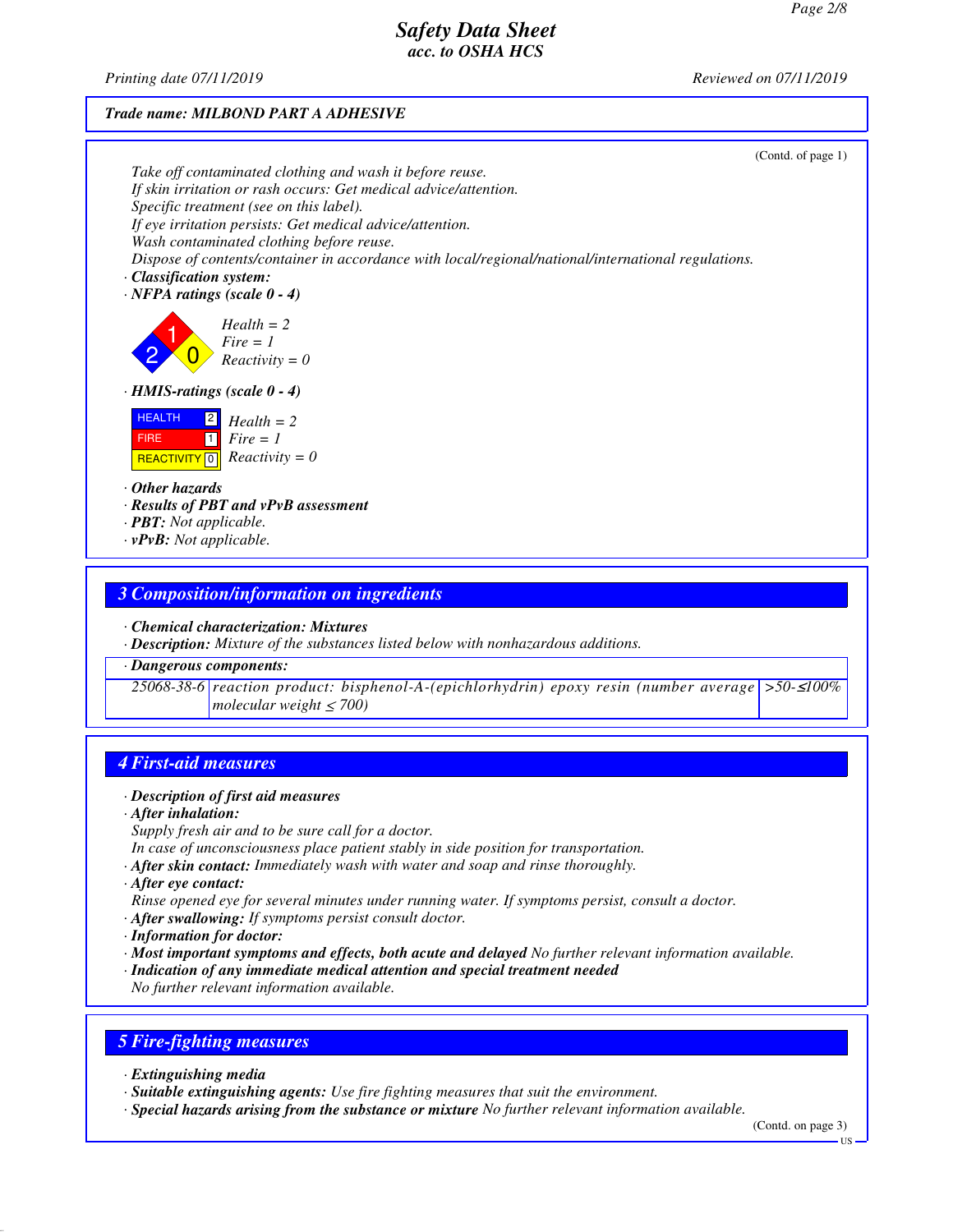(Contd. of page 2)

## *Safety Data Sheet acc. to OSHA HCS*

*Printing date 07/11/2019 Reviewed on 07/11/2019*

### *Trade name: MILBOND PART A ADHESIVE*

*· Advice for firefighters*

*· Protective equipment: No special measures required.*

### *6 Accidental release measures*

*· Personal precautions, protective equipment and emergency procedures Not required.*

#### *· Environmental precautions:*

*Inform respective authorities in case of seepage into water course or sewage system. Do not allow to enter sewers/ surface or ground water.*

*· Methods and material for containment and cleaning up: Absorb with liquid-binding material (sand, diatomite, acid binders, universal binders, sawdust). Ensure adequate ventilation.*

*· Reference to other sections*

*See Section 7 for information on safe handling.*

*See Section 8 for information on personal protection equipment.*

*See Section 13 for disposal information.*

*· Protective Action Criteria for Chemicals*

| $\cdot$ PAC-1: |                                                                                                                                                |                                |
|----------------|------------------------------------------------------------------------------------------------------------------------------------------------|--------------------------------|
|                | 25068-38-6 reaction product: bisphenol-A-(epichlorhydrin) epoxy resin (number average molecular $90 \text{ mg/m}^3$<br>weight $\leq 700$ )     |                                |
|                | $1309-37-1$ diiron trioxide                                                                                                                    | $15 \ mg/m^3$                  |
|                | 7631-86-9 silicon dioxide, chemically prepared                                                                                                 | $18 \ mg/m^3$                  |
| $\cdot$ PAC-2: |                                                                                                                                                |                                |
|                | 25068-38-6 reaction product: bisphenol-A-(epichlorhydrin) epoxy resin (number average molecular 990 mg/m <sup>3</sup><br>weight $\leq 700$ )   |                                |
|                | 1309-37-1 diiron trioxide                                                                                                                      | $360$ mg/m <sup>3</sup>        |
|                | 7631-86-9 silicon dioxide, chemically prepared                                                                                                 | $\sqrt{740}$ mg/m <sup>3</sup> |
| $\cdot$ PAC-3: |                                                                                                                                                |                                |
|                | 25068-38-6 reaction product: bisphenol-A-(epichlorhydrin) epoxy resin (number average 5,900 mg/m <sup>3</sup><br>molecular weight $\leq 700$ ) |                                |
|                | $1309-37-1$ diiron trioxide                                                                                                                    | 2,200 mg/m <sup>3</sup>        |
|                | 7631-86-9 silicon dioxide, chemically prepared                                                                                                 | $4,500$ mg/m <sup>3</sup>      |

### *7 Handling and storage*

*· Handling:*

- *· Precautions for safe handling*
- *Ensure good ventilation/exhaustion at the workplace.*
- *Prevent formation of aerosols.*
- *· Information about protection against explosions and fires: No special measures required.*
- *· Conditions for safe storage, including any incompatibilities*
- *· Storage:*
- *· Requirements to be met by storerooms and receptacles: No special requirements.*
- *· Information about storage in one common storage facility: Not required.*
- *· Further information about storage conditions: Keep receptacle tightly sealed.*
- *· Specific end use(s) No further relevant information available.*

(Contd. on page 4)

US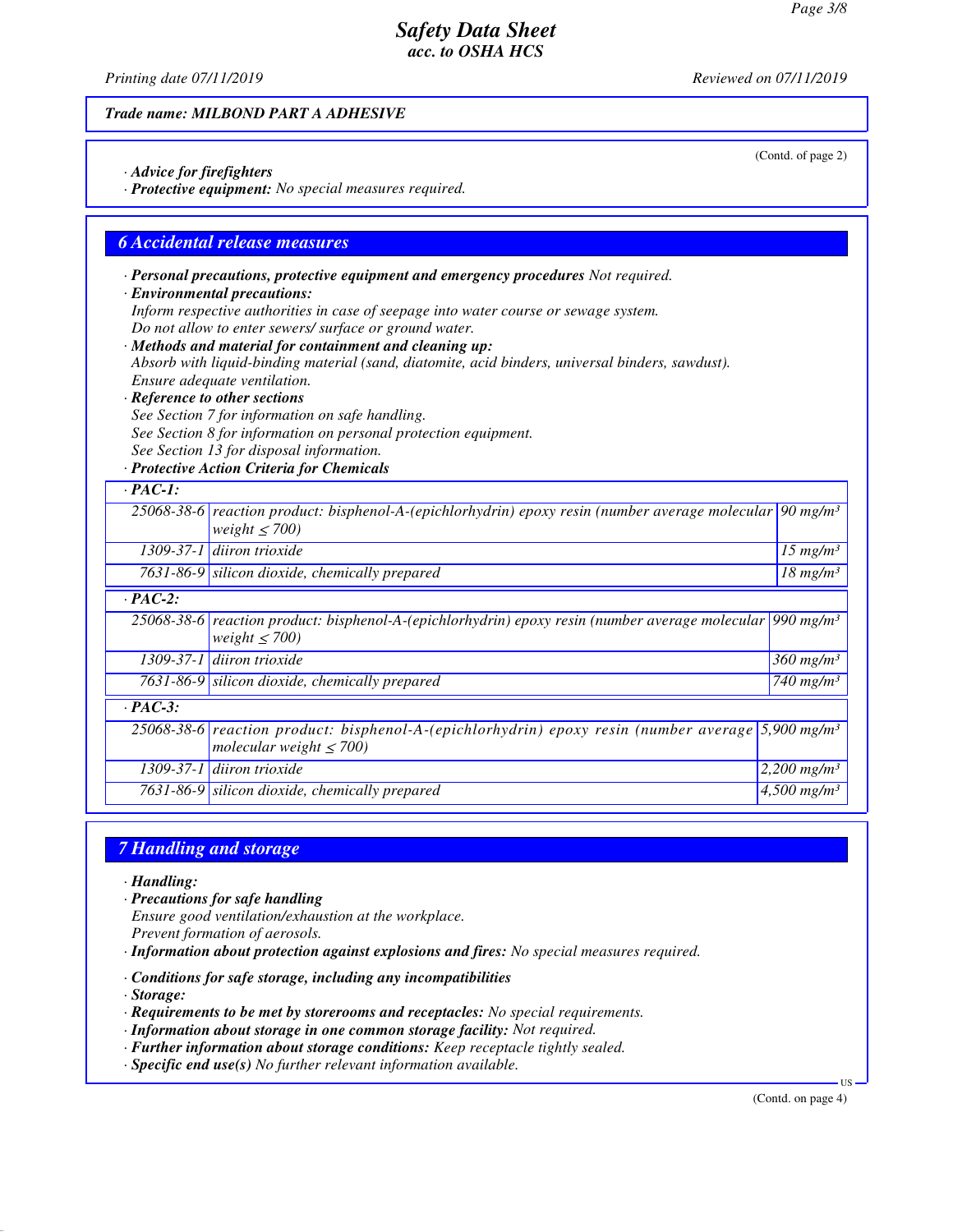*Printing date 07/11/2019 Reviewed on 07/11/2019*

#### *Trade name: MILBOND PART A ADHESIVE*

(Contd. of page 3)

### *8 Exposure controls/personal protection*

*· Additional information about design of technical systems: No further data; see item 7.*

- *· Control parameters*
- *· Components with limit values that require monitoring at the workplace:*

*The product does not contain any relevant quantities of materials with critical values that have to be monitored at the workplace.*

- *· Additional information: The lists that were valid during the creation were used as basis.*
- *· Exposure controls*
- *· Personal protective equipment:*
- *· General protective and hygienic measures: Keep away from foodstuffs, beverages and feed. Immediately remove all soiled and contaminated clothing. Wash hands before breaks and at the end of work. Avoid contact with the eyes and skin.*
- *· Breathing equipment:*

*In case of brief exposure or low pollution use respiratory filter device. In case of intensive or longer exposure use respiratory protective device that is independent of circulating air.*

*· Protection of hands:*



*Protective gloves*

*The glove material has to be impermeable and resistant to the product/ the substance/ the preparation. Due to missing tests no recommendation to the glove material can be given for the product/ the preparation/ the chemical mixture.*

*Selection of the glove material on consideration of the penetration times, rates of diffusion and the degradation · Material of gloves*

*The selection of the suitable gloves does not only depend on the material, but also on further marks of quality and varies from manufacturer to manufacturer. As the product is a preparation of several substances, the resistance of the glove material can not be calculated in advance and has therefore to be checked prior to the application.*

*· Penetration time of glove material*

*The exact break through time has to be found out by the manufacturer of the protective gloves and has to be observed.*

*· Eye protection:*



*Tightly sealed goggles*

# *9 Physical and chemical properties · Information on basic physical and chemical properties · General Information · Appearance: Form: Pasty Color: Brown · Odor: Characteristic · Odor threshold: Not determined.* (Contd. on page 5) US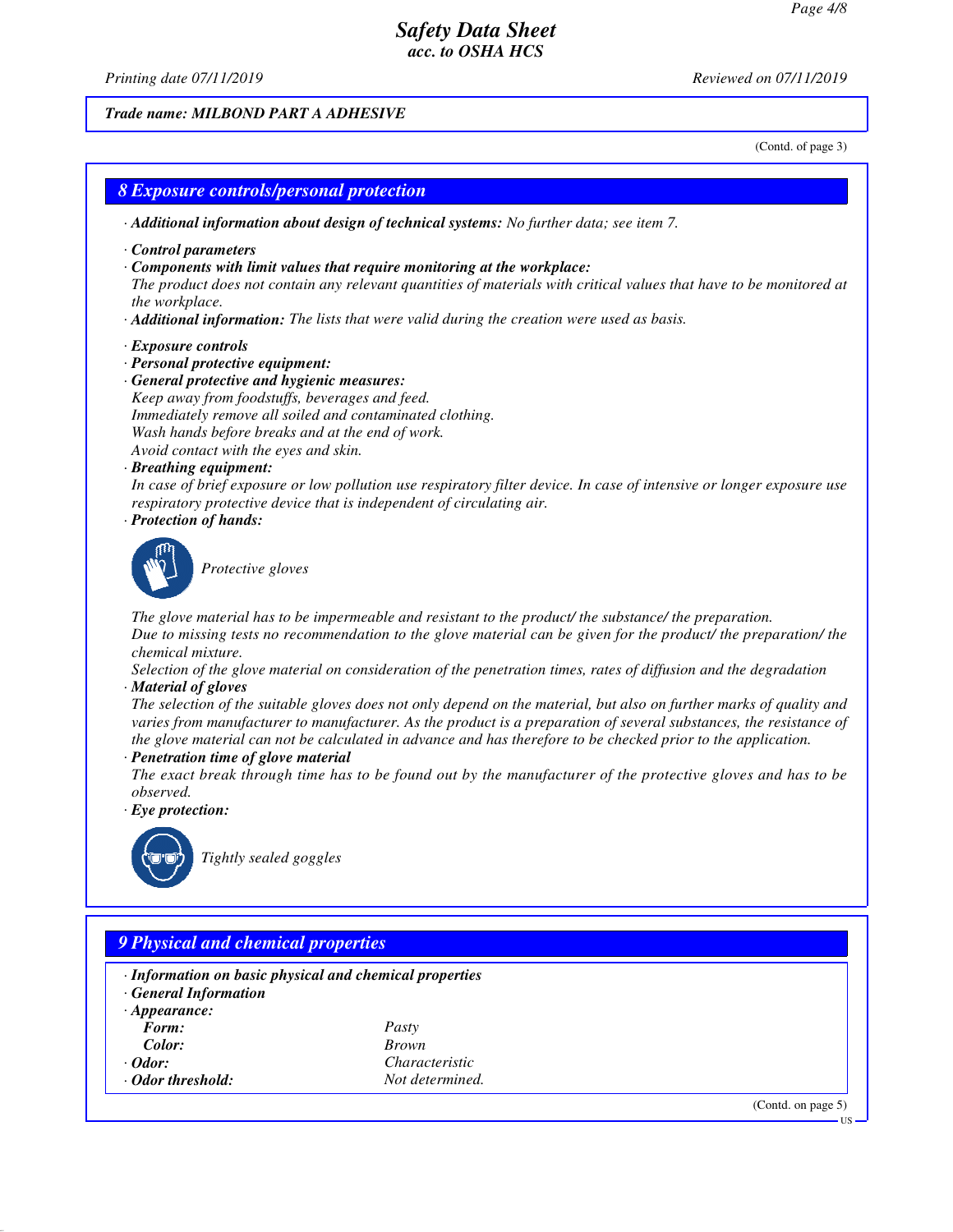*Printing date 07/11/2019 Reviewed on 07/11/2019*

## *Trade name: MILBOND PART A ADHESIVE*

|                                                                                                           | (Contd. of page 4)                                                       |  |
|-----------------------------------------------------------------------------------------------------------|--------------------------------------------------------------------------|--|
| $\cdot$ pH-value:                                                                                         | Not determined.                                                          |  |
| $\cdot$ Change in condition<br><b>Melting point/Melting range:</b><br><b>Boiling point/Boiling range:</b> | Undetermined.<br>260 °C (500 °F)                                         |  |
| · Flash point:                                                                                            | 249 °C (480.2 °F)                                                        |  |
| · Flammability (solid, gaseous):                                                                          | Not flammable.                                                           |  |
| · Decomposition temperature:                                                                              | Not determined.                                                          |  |
| · Auto igniting:                                                                                          | Product is not selfigniting.                                             |  |
| · Danger of explosion:                                                                                    | Product does not present an explosion hazard.                            |  |
| $\cdot$ Explosion limits:<br>Lower:<br><b>Upper:</b>                                                      | Not determined.<br>Not determined.                                       |  |
| $\cdot$ Vapor pressure:                                                                                   | Not determined.                                                          |  |
| $\cdot$ Density:<br>· Relative density<br>· Vapor density<br>$\cdot$ Evaporation rate                     | Not determined.<br>Not determined.<br>Not determined.<br>Not determined. |  |
| · Solubility in / Miscibility with<br>Water:                                                              | Not miscible or difficult to mix.                                        |  |
| · Partition coefficient (n-octanol/water): Not determined.                                                |                                                                          |  |
| · Viscosity:<br>Dynamic:<br>Kinematic:                                                                    | Not determined.<br>Not determined.                                       |  |
| · Solvent content:<br><b>VOC</b> content:                                                                 | $0.00 \%$<br>0.0 g/l / 0.00 lb/gal                                       |  |
| <b>Solids content:</b><br>$·$ Other information                                                           | $47.5\%$<br>No further relevant information available.                   |  |

# *10 Stability and reactivity*

*· Reactivity No further relevant information available.*

*· Chemical stability*

*· Thermal decomposition / conditions to be avoided: No decomposition if used according to specifications.*

- *· Possibility of hazardous reactions No dangerous reactions known.*
- *· Conditions to avoid No further relevant information available.*
- *· Incompatible materials: No further relevant information available.*
- *· Hazardous decomposition products: No dangerous decomposition products known.*

(Contd. on page 6)

US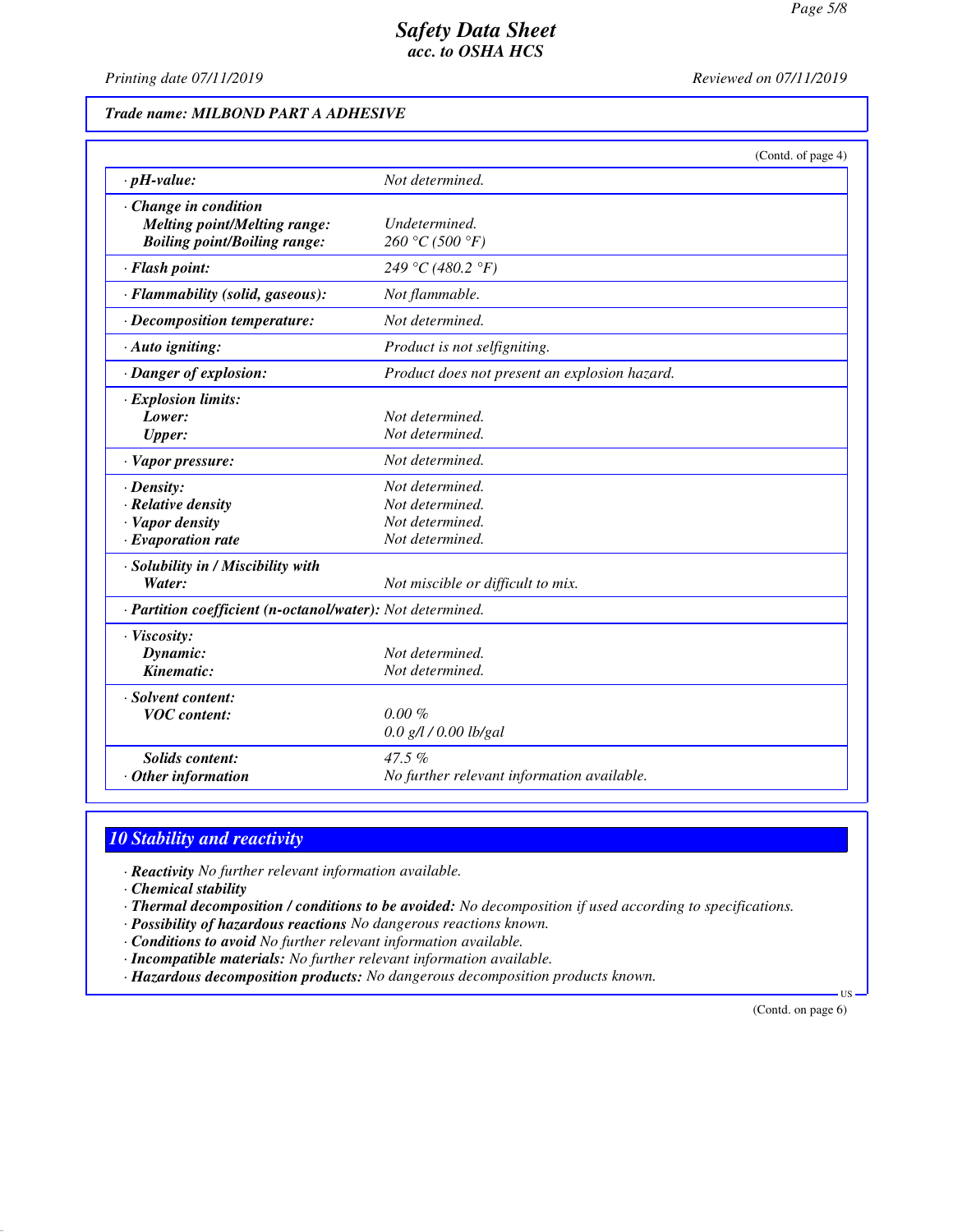*Printing date 07/11/2019 Reviewed on 07/11/2019*

## *Trade name: MILBOND PART A ADHESIVE*

(Contd. of page 5)

### *11 Toxicological information*

- *· Information on toxicological effects*
- *· Acute toxicity:*
- *· Primary irritant effect:*
- *· on the skin: Irritant to skin and mucous membranes.*
- *· on the eye: Irritating effect.*
- *· Sensitization: Sensitization possible through skin contact.*
- *· Additional toxicological information:*

*The product shows the following dangers according to internally approved calculation methods for preparations: Irritant*

*· Carcinogenic categories*

### *· IARC (International Agency for Research on Cancer)*

*1309-37-1 diiron trioxide 3* 

*7631-86-9 silicon dioxide, chemically prepared 3* 

*· NTP (National Toxicology Program)*

*None of the ingredients is listed.*

*· OSHA-Ca (Occupational Safety Health Administration)*

*None of the ingredients is listed.*

# *12 Ecological information*

- *· Toxicity*
- *· Aquatic toxicity: No further relevant information available.*
- *· Persistence and degradability No further relevant information available.*
- *· Behavior in environmental systems:*
- *· Bioaccumulative potential No further relevant information available.*
- *· Mobility in soil No further relevant information available.*
- *· Ecotoxical effects:*
- *· Remark: Toxic for fish*
- *· Additional ecological information:*
- *· General notes:*
- *Water hazard class 2 (Self-assessment): hazardous for water*
- *Do not allow product to reach ground water, water course or sewage system.*
- *Danger to drinking water if even small quantities leak into the ground.*
- *Also poisonous for fish and plankton in water bodies.*
- *Toxic for aquatic organisms*
- *· Results of PBT and vPvB assessment*
- *· PBT: Not applicable.*
- *· vPvB: Not applicable.*
- *· Other adverse effects No further relevant information available.*

## *13 Disposal considerations*

- *· Waste treatment methods*
- *· Recommendation:*

*Must not be disposed of together with household garbage. Do not allow product to reach sewage system.*

(Contd. on page 7)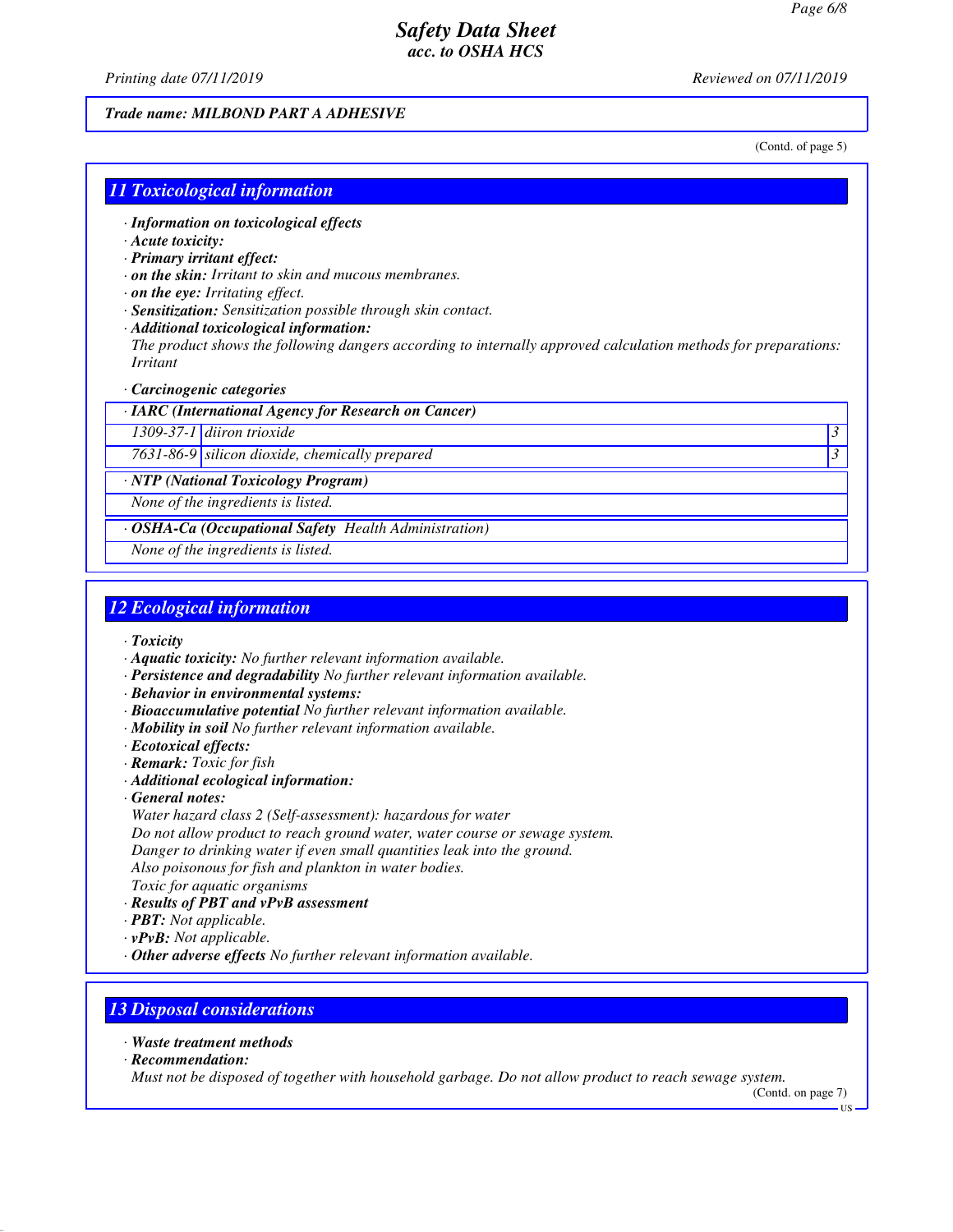*Printing date 07/11/2019 Reviewed on 07/11/2019*

### *Trade name: MILBOND PART A ADHESIVE*

(Contd. of page 6)

*· Uncleaned packagings:*

*· Recommendation: Disposal must be made according to official regulations.*

| <b>14 Transport information</b>                                                           |                                                                                                                                                                       |  |  |
|-------------------------------------------------------------------------------------------|-----------------------------------------------------------------------------------------------------------------------------------------------------------------------|--|--|
| · Environmental hazards:                                                                  | Product contains environmentally hazardous substances: reaction<br>product: bisphenol-A-(epichlorhydrin) epoxy resin (number average<br>molecular weight $\leq 700$ ) |  |  |
| $\cdot$ Special precautions for user                                                      | Not applicable.                                                                                                                                                       |  |  |
| $\cdot$ Transport in bulk according to Annex II of<br><b>MARPOL73/78 and the IBC Code</b> | Not applicable.                                                                                                                                                       |  |  |
| · UN "Model Regulation":                                                                  | Void                                                                                                                                                                  |  |  |

# *15 Regulatory information*

*· Safety, health and environmental regulations/legislation specific for the substance or mixture · Sara*

|                                         | · Section 355 (extremely hazardous substances):                                                                              |                    |  |  |  |  |
|-----------------------------------------|------------------------------------------------------------------------------------------------------------------------------|--------------------|--|--|--|--|
|                                         | None of the ingredients is listed.                                                                                           |                    |  |  |  |  |
|                                         | · Section 313 (Specific toxic chemical listings):                                                                            |                    |  |  |  |  |
|                                         | None of the ingredients is listed.                                                                                           |                    |  |  |  |  |
|                                         | · TSCA (Toxic Substances Control Act):                                                                                       |                    |  |  |  |  |
|                                         | 25068-38-6 reaction product: bisphenol-A-(epichlorhydrin) epoxy resin (number average molecular ACTIVE<br>weight $\leq$ 700) |                    |  |  |  |  |
|                                         | 1309-37-1 diiron trioxide                                                                                                    | <b>ACTIVE</b>      |  |  |  |  |
|                                         | 7631-86-9 silicon dioxide, chemically prepared                                                                               | <b>ACTIVE</b>      |  |  |  |  |
|                                         | · Hazardous Air Pollutants                                                                                                   |                    |  |  |  |  |
|                                         | None of the ingredients is listed.                                                                                           |                    |  |  |  |  |
| $\cdot$ Proposition 65                  |                                                                                                                              |                    |  |  |  |  |
|                                         | <b>Chemicals known to cause cancer:</b>                                                                                      |                    |  |  |  |  |
|                                         | None of the ingredients is listed.                                                                                           |                    |  |  |  |  |
|                                         | · Chemicals known to cause reproductive toxicity for females:                                                                |                    |  |  |  |  |
|                                         | None of the ingredients is listed.                                                                                           |                    |  |  |  |  |
|                                         | · Chemicals known to cause reproductive toxicity for males:                                                                  |                    |  |  |  |  |
|                                         | None of the ingredients is listed.                                                                                           |                    |  |  |  |  |
|                                         | Chemicals known to cause developmental toxicity:                                                                             |                    |  |  |  |  |
| None of the ingredients is listed.      |                                                                                                                              |                    |  |  |  |  |
| · Carcinogenic categories               |                                                                                                                              |                    |  |  |  |  |
| · EPA (Environmental Protection Agency) |                                                                                                                              |                    |  |  |  |  |
|                                         | None of the ingredients is listed.                                                                                           |                    |  |  |  |  |
|                                         | · TLV (Threshold Limit Value established by ACGIH)                                                                           |                    |  |  |  |  |
|                                         | 1309-37-1 diiron trioxide                                                                                                    | A4                 |  |  |  |  |
|                                         |                                                                                                                              | (Contd. on page 8) |  |  |  |  |